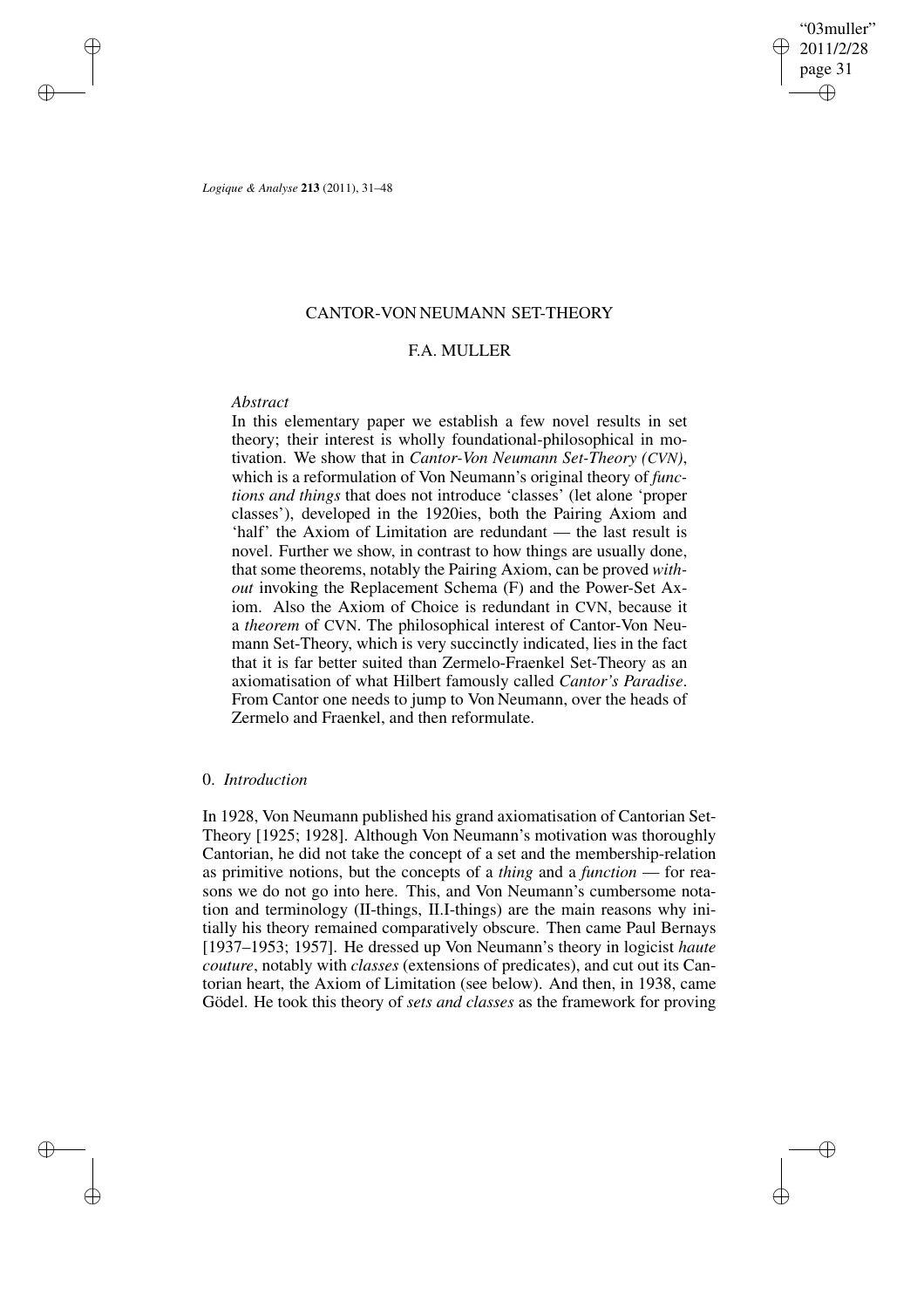"03muller" 2011/2/28 page 32 ✐ ✐

✐

✐

#### 32 F.A. MULLER

his famous consistency results of the Axiom of Choice and the Generalised Continuum Hypothesis. Gödel also added the notion of a 'proper class' as if extensions of predicates (i.e. classes) suddenly stop being extensions and become 'improper' when they happen to be sets too. The resulting theory of *sets and classes*, which is usually called 'Von Neumann-Bernays', 'Von Neumann-Bernays-Gödel' or even 'Gödel-Bernays' Set-Theory,<sup>1</sup> thus became known and was used more and more, as time passed, by logicians and set-theoreticians; it has however remained little known among working mathematicians other than set-theoreticians or logicians. The standard axiomatisation still is *Zermelo-Fraenkel Set-Theory* (ZFC), glossing over possible qualms concerning the Axiom of Choice.<sup>2</sup>

Elsewhere we have argued that not ZFC, but what we propose to call *Cantor-Von Neumann Set-Theory* (CVN) is the best available axiomatisation of what Hilbert famously baptised "Cantor's Paradise".<sup>3</sup> The theory CVN results when Von Neumann's theory of functions and things is reformulated in the standard, 1st-order language of pure set-theory (denoted by  $\mathcal{L}_{\epsilon}$ ) extended with a single primitive set V, and certain redundant axioms are deleted.

The purpose of the present note is to write down Cantor-Von Neumann Set-Theory formally (Section 2), to prove that 'one-and-a-half' axiom is redundant, and to prove some axioms of ZFC in CVN in a manner that differs from the usual deductions (Section 3). The fact that half of the axiom of Limitation is redundant has gone unnoticed for about eighty years — as far as this author is aware of. But first, in order to have some idea what the *conceptual* watershed between ZFC and CVN consists in, and *a fortiori* to have a solid motivation for considering the theory CVN at all, we begin by providing a *very* succinct overview of this watershed (Section 1). We emphasise that *the subject of the present paper is not this conceptual watershed, but a few rigourous results that are the spin-off of a philosophical-foundational inquiry into Cantorian Set-Theory* (cf. Muller [2010]).

1 See Stoll [1963: 318], Fraenkel *et al.* [1973: 128], Jech [1978: 76], Mostowski in Müller [1976: 325], Enderton [1977: 10] and Kunen [1980: 35]. To add to the confusion, Fraenkel *et al.* [1973: 137] call what is almost our Cantor-Von Neumann Set-Theory 'G∧(\*)', where (\*) stands for the Axiom of Limitation (the language  $\mathcal{L}_{\in}$  is then extended with 'class-variables' to language  $\mathcal{L}^*_{\infty}$ ). But this is *Von Neumann's* theory, not *Gödel's*!

<sup>2</sup> Cf. Fraenkel *et al.*'s overview [1973], Ch. II. Ironically, the name 'Zermelo-Fraenkel' is due to Von Neumann [1961: 321, 348], who also provided the (correct formulation of the) Axiom of Replacement, who added the Axiom of Regularity, and who created the canonical theory of ordinal and cardinal numbers; all of this is standardly transplanted to Zermelo's [1908] axiomatisation in order to obtain ZFC.

<sup>3</sup> Muller [2010]. This work gratefully builds on Hallett's seminal monograph [1984] on the philosophy and history of Cantorian Set-Theory.

✐

✐

✐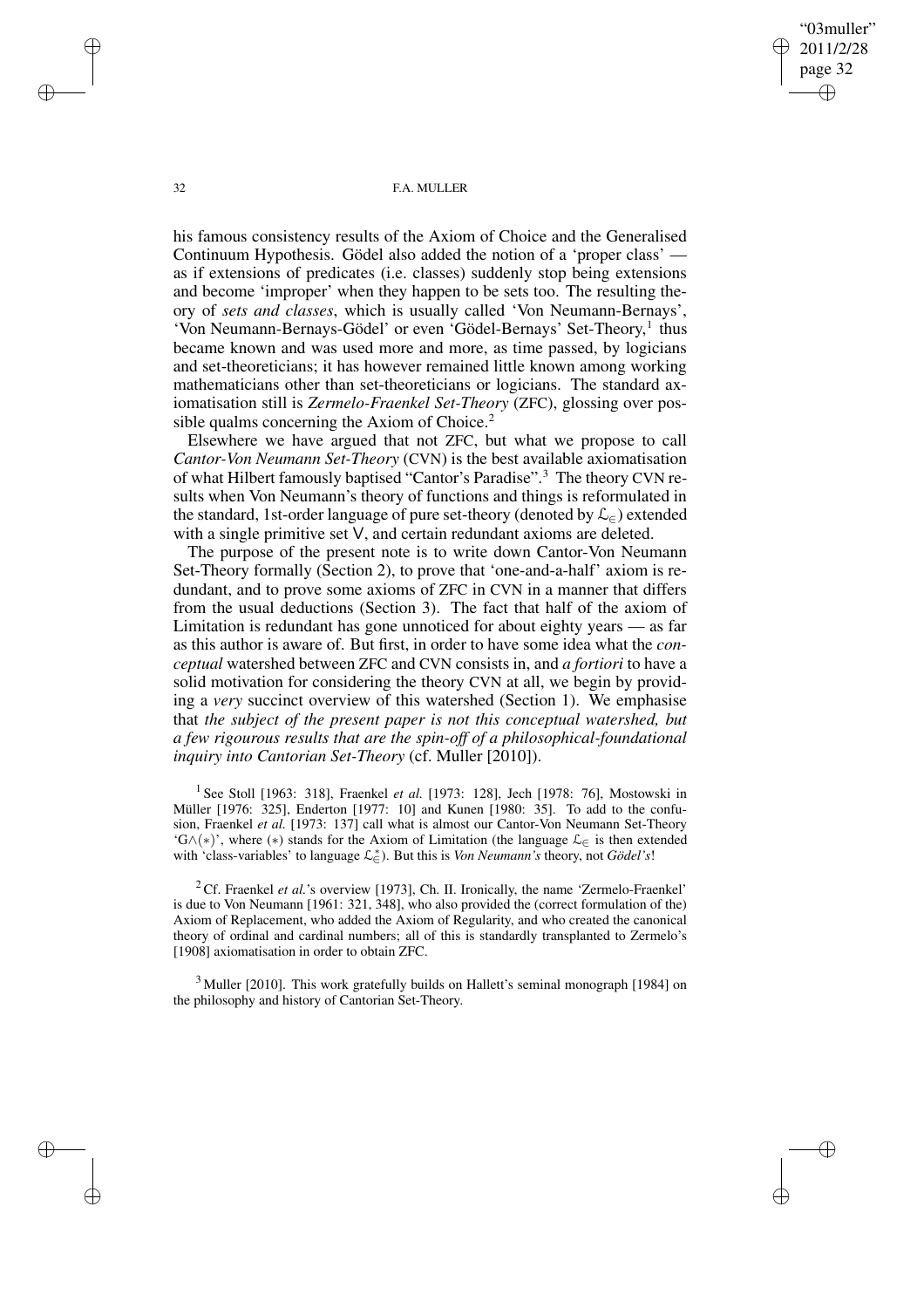# 1. *Zermelo-Fraenkel versus Cantor-Von Neumann*

✐

✐

✐

✐

First comes a string of definitions (which we do not spell out formally<sup>4</sup>): a set is *potential-infinite* iff it sustains a linear ordering that has no top in the set; a set is *finite* iff it can be bijected to  $\{1, 2, 3, \ldots, n\}$  for some  $n \in \omega$ , where  $\omega$  is the first limit Von Neumann-ordinal; a set is *actual-infinite* iff a proper subset of it can be surjected onto it; a set is *ultimate* (Quine) iff no set has it as a member; a set is *Cantoresque* iff it is not ultimate; set is *absolute-infinite* iff it is equinumerous to the set of all Cantoresque sets (Von Neumann); a set is *increasable* iff it can be surjected onto some more inclusive set; a set is *transfinite* iff it is actual-infinite and increasable. A set is a *Cantor-set* (Cantor's concept of a *Menge*) iff it is Cantoresque, increasable, well-founded, well-orderable, has a unique cardinal number, and has a unique ordinal number as soon as it is ordered well; and, finally, a set is *combinatorially inept* iff it does not arise in the cumulative hierarchy.

Standard *Zermelo-Fraenkel Set-Theory* (ZFC) is defined as the 1st-order deductive closure of the Axioms of Extensionality, Union, Power, Infinity, Replacement, Regularity and Choice; Replacement entails Separation, and Replacement and Power together entail Pairing.<sup>5</sup> *Cantor-Von Neumann Set-Theory* (CVN) is formulated in  $\mathcal{L}_{\in}$  extended with a single 'logical constant' V, a primitive *set* (call this language  $\mathcal{L}_{\epsilon}^{V}$ ); we define CVN as the 1st-order deductive closure of the Axioms of Universe (V *includes* but does not *contain* every set), Extensionality, Power, Infinity, Set-Existence (every predicate with only bounded quantifiers, possibly with set-parameters, has a setextension of Cantoresque members), Regularity and Weak Limitation (all ultimate sets are absolute-infinite). Von Neumann's Axiom of Limitation is the conjunction of Weak Limitation and its converse: exactly ultimate sets are absolute-infinite (cf. Section 2 for details).

One proves that in ZFC all sets are Cantor-sets and that neither absoluteinfinite nor ultimate sets exist. In CVN one proves that a set is potentialinfinite iff it is actual-infinite; that a set is ultimate iff it is absolute-infinite (Limitation); that a set is ultimate iff it is not Cantoresque; that every set is either absolute-infinite or transfinite or finite; that every set is either ultimate or a Cantor-set; and that every set is either increasable or ultimate.

A.H. Kruse essentially proved that CVN is a conservative, hence an equiconsistent deductive extension of ZFC: every theorem of CVN in which only

 $4$  See Muller [2010] for the formal definitions and the easy proofs of the theorems we are about to report.

5 See Fraenkel *et al.* [1973: 22, 52], Lévy [1979: 23–24], Suppes [1960: 237], Stoll [1963: 304].

"03muller" 2011/2/28 page 33

✐

✐

✐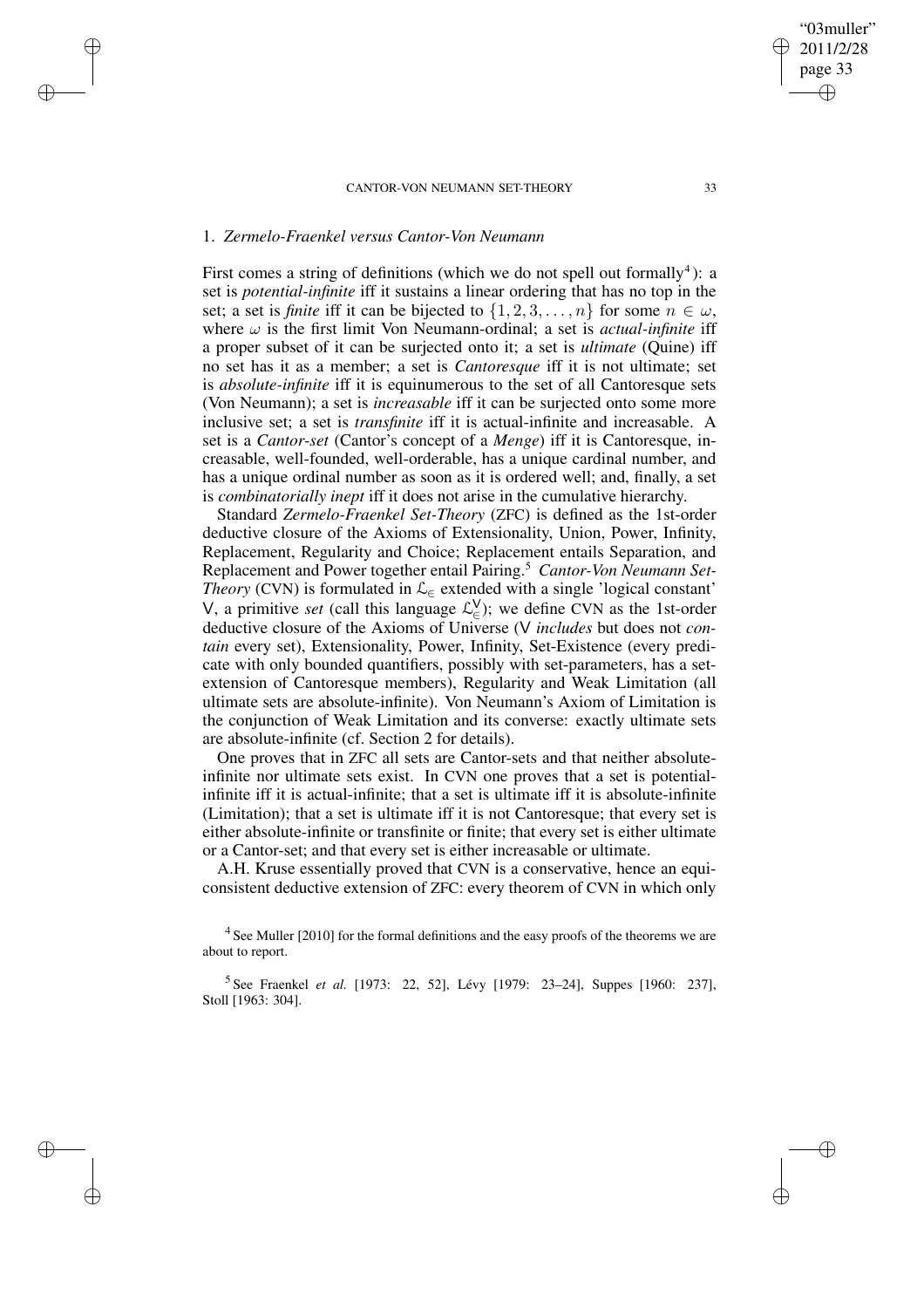✐

34 F.A. MULLER



Cantor-sets occur already is a theorem in ZFC. <sup>6</sup> Thus in CVN one remarkably demonstrates, rather than postulates (as in ZFC), that *every Cantor-set has a union-set and a choice-set* from axioms that do not smack of choice.<sup>7</sup> Further, CVN is finitely axiomatisable, in contradistinction to ZFC. Modeltheoretically, the whole in every model of CVN that contains exactly the Cantor-sets is a model of ZFC; and every model of ZFC can be extended to become a model of CVN, such that the whole of all sets (in the model of ZFC) becomes the model of V of CVN in the extended model of CVN.

Now, various assertions of Cantor are *proved* in CVN, whereas they are *disproved* in ZFC, e.g. that the "actual-infinite has to be subdivided into the *increasable actual-infinite* and the *unincreasable actual-infinite*" 8 (which Cantor called the "transfinite" and the "absolute-infinite", respectively<sup>9</sup>); that the whole of all Cantor-sets is a "perfectly well-defined" absolute-infinite set;<sup>10</sup> that "every potential infinity presupposes an actual-infinity";<sup>11</sup> that an absolute-infinite set is "mathematically indeterminable"<sup>12</sup> (when interpreted as combinatorial ineptitude, admittedly with a dosis of wisdom with

<sup>6</sup> Cf. Fraenkel *et al.* [1973: 136–137]. Kruse proved this for VN<sup>∗</sup> (see Table); it then follows that it also holds for CVN.

7 See Fraenkel *et al.* [1973: 137].

<sup>8</sup> Cantor [1932: 375].

<sup>9</sup> Cantor [1932: 405].

<sup>10</sup> Cantor [1932: 448].

<sup>11</sup> Cantor [1932: 410–411].

<sup>12</sup> Cantor [1932: 375].

✐

✐

✐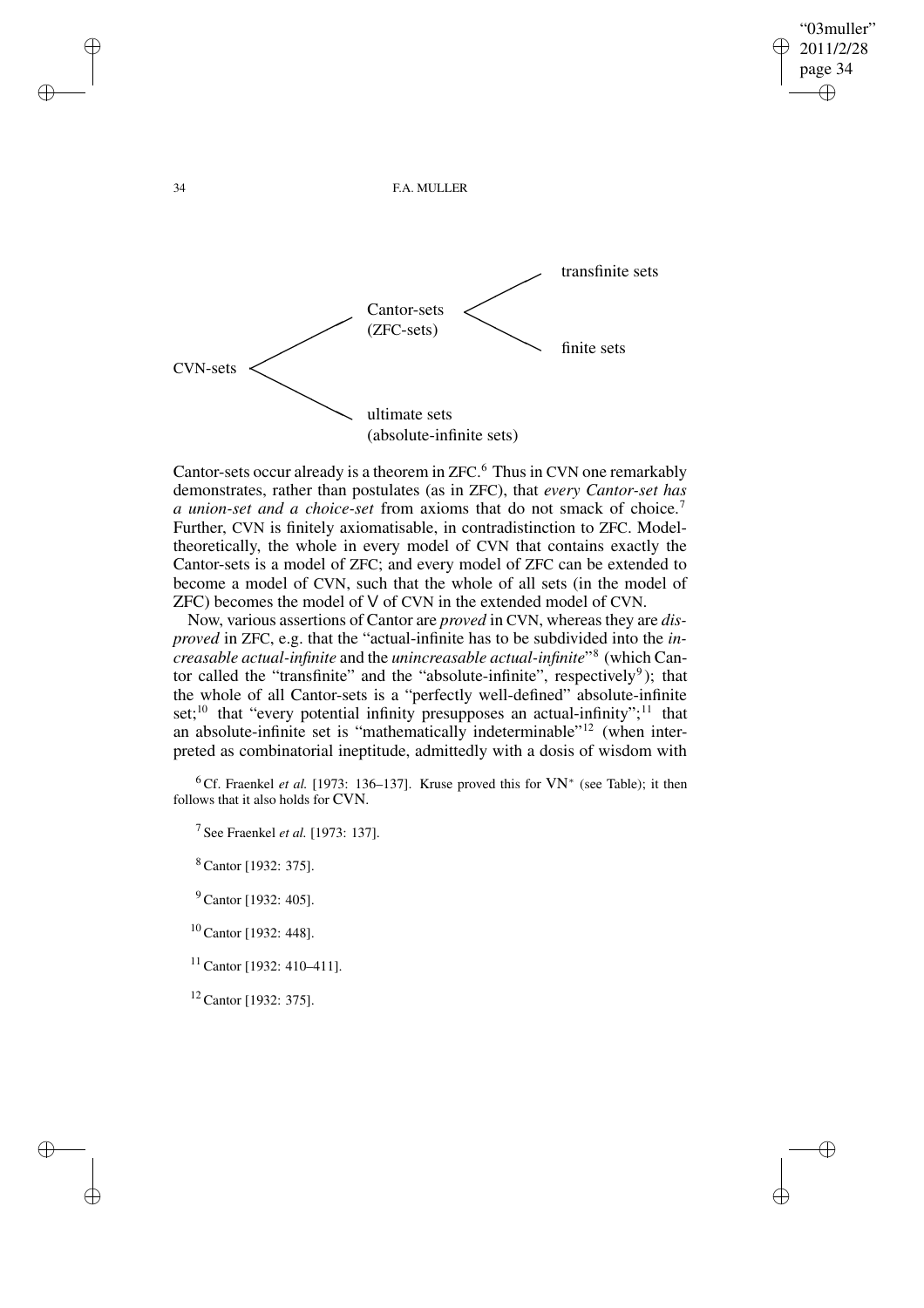hindsight) and "cannot be conceived of as a member of another set"<sup>13</sup> (they are ultimate); that absolute-infinite sets "have to be admitted and acknowledged"<sup>14</sup> (they exist); and more. All in all, CVN provides a rigourous *legalisation* for a host of informal claims of Cantor, whereas ZFC *outlaws* them. For this reason, CVN is far better suited to be the axiomatisation of Cantor's paradise than ZFC. In a single sentence: to obtain a rigorous legislation of Cantor's Paradise, jump straight to Von Neumann, over the heads of Zermelo and Fraenkel, and then reformulate.

So much for a brief comparison between ZFC and CVN. We refer to Muller [2010] for an elaborate inquiry into CVN, its heuristics and motivation, and into how it compares with ZFC conceptually.

## 2. *Axiomatics*

✐

✐

✐

✐

To rehearse, the 1st-order formal language  $\mathcal{L}_{\in}$  of pure Set-Theory has only *set-variables*  $(A, B, C, D, F, \ldots X, Y, Z;$  occasionally we use  $m, n, p$  as finite-ordinal-variables), and the membership-relation  $(\in)$  as its only dyadic predicate-constant. The background logic, which is classical 1st-order predicate logic with identity (=). Then  $X \in Y$  and  $X = Y$  are the only types of atomic sentence. In the language of CVN, denoted by  $\mathcal{L}_{\epsilon}^{\vee}$ , we have in addition to  $\mathcal{L}_{\in}$  one primitive *set*, V. We use  $\Gamma \equiv \Gamma$  for term-definition, and  $\Gamma$ iff<sup> $\Gamma$ </sup> for sentence- and predicate-definition.

Throughout we assume that all the usual definitions are in force (power-set  $\mathcal{P}X$  of set X, union-set  $\bigcup X$  of set X, the empty set  $\emptyset$ , etc.; see Fraenkel *et al.* [1973], Chapter II). We emphasise that  $\mathcal{L}_{\epsilon}^{\check{V}}$  does *not* contain Bernaysian 'classes', Quinean 'virtual sets' or Gödelian 'proper classes'. We use boldfaced capitals for ultimate set-names (Kunen-convention). We next spell out the axioms of CVN formally.

The *Universe Axiom* says that V includes every set:

$$
(Univ) \quad \forall X: X \subseteq V. \tag{1}
$$

We introduce the concepts of ultimacy and Cantoresqueness formally, which are each other's negations:

$$
\text{Ultim}(X) \text{ iff } \forall Y: X \notin Y; \qquad \text{Contq}(X) \text{ iff } \exists Y: X \in Y. \tag{2}
$$

<sup>13</sup> Grattan-Guinness [1971: 119].

<sup>14</sup> Cantor [1932: 205].

*"03muller" 2011/2/28 page 35*

✐

✐

✐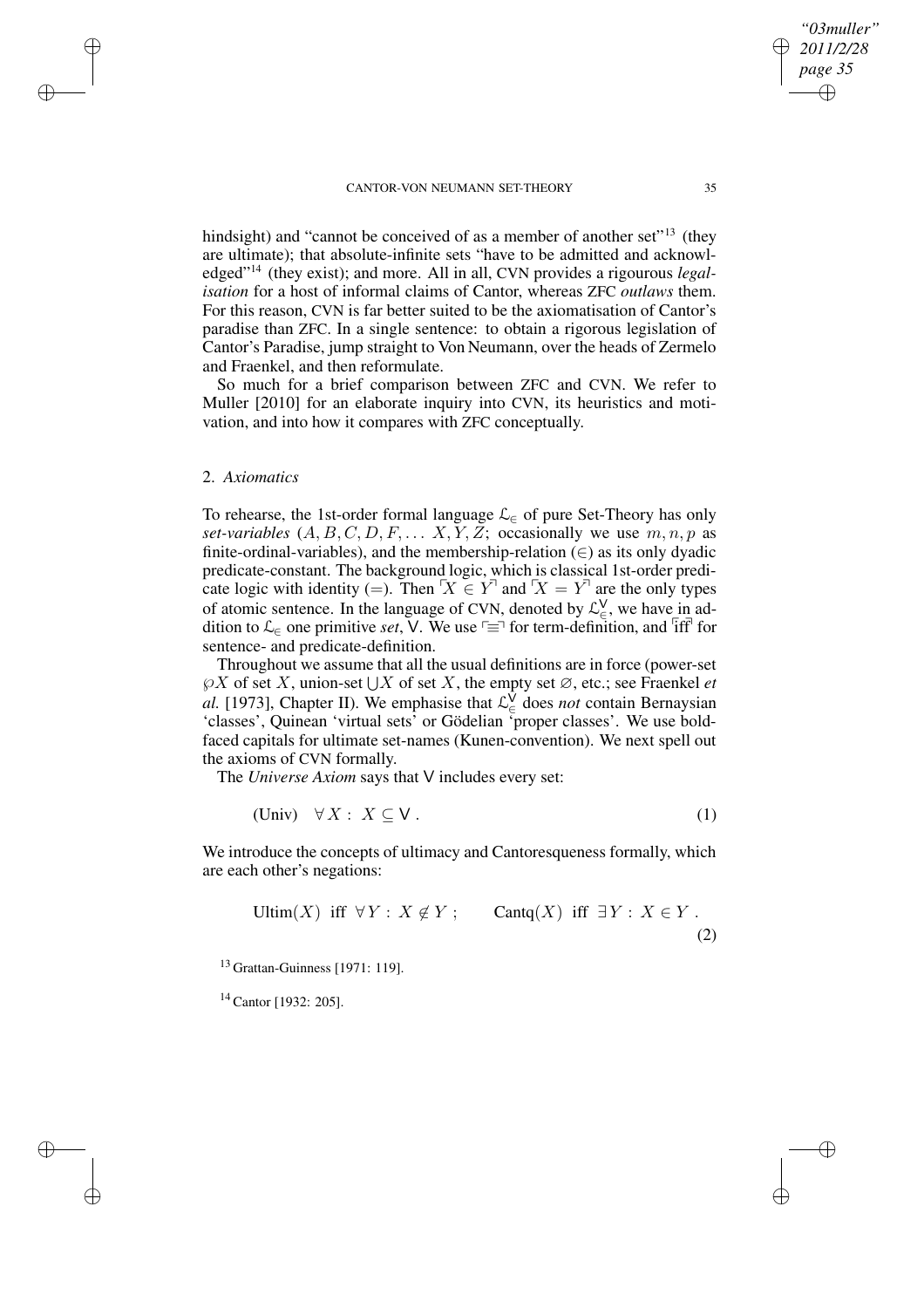✐

#### 36 F.A. MULLER

*Lemma 1*: (Ultimacy Lemma) *A set is ultimate iff* V *does not contain it, or* in other words:  $V$  is the set of all and only Cantoresque sets:  $\forall X$  : Ultim $(X) \longleftrightarrow X \in V$ .

*Proof* (Univ). Let X be ultimate. Then by definition  $(2)$ , X is not the member of every set, V included. Hence  $X \notin V$ .

Let  $X \notin V$ . By Univ (1),  $Y \subset V$  for every Y, which means that  $Z \in$  $Y \longrightarrow Z \in V$  for every Z. Contraposing yields that  $Z \notin V \longrightarrow Z \notin Y$  for *every* Z, hence also for X, which permits us to deduce that  $X \notin Y$ . Since Y is arbitrary, X is ultimate.  $\Box$ 

The Axiom of Set-Existence (SetEx) asserts that for any predicate  $\varphi(\cdot, Y)$ , which may have any number of arbitrary set-parameters  $Y_1, Y_2, \ldots, Y_n$  (abbreviated by  $Y$ ), and which does not contain unbounded quantifiers but may contain quantifiers running over *all* Cantoresque sets (collected in V), there exists a set  $S$  of all Cantoresque sets for which the predicate holds:<sup>15</sup>

$$
(\text{SetEx}) \quad \forall Y, \; \exists S \subseteq \mathsf{V}, \; \forall X \in \mathsf{V} \left( X \in S \iff \varphi(X, Y) \right). \tag{3}
$$

Notice that in general the set-extension S of SetEx (3) can be *ultimate*, but all its members, the sets that fall under the predicate, are Cantoresque (they cannot be ultimate because they are *members*, of S); whether set S actually is ultimate or not is something we have to prove on the basis of the other axioms. Further, the fact that the variable  $X$  in (3) is bounded to  $V$  makes it possible to reduce this list of denumerably many axioms to eight axioms, which means that CVN is finitely axiomatisable.<sup>16</sup> The restriction to bounded quantifiers in Set-Existence betrays that it has a whiff of predicativity in it — but certainly not more than a whiff, because quantification over *all* Cantorian sets in V still is light-years removed from Russellian typification and Quinean stratification.

For convenience, we define  $V_{\varnothing}$  as the set of all Cantoresque, non-empty sets (Set-Existence):

$$
V_{\varnothing} \equiv \{ X \in V \mid \exists Y \in V : Y \in X \} . \tag{4}
$$

That *some* set exists is a theorem of logic; this set may be V and V may be empty; to prove that  $V \neq \emptyset$ , another axiom besides SetEx is needed,

<sup>15</sup> Von Neumann did not proceed from SetEx *ab ovo*; but remember we announced to erect a reformulation of Von Neumann's original theory of things and functions.

<sup>16</sup> Fraenkel *et al.* [1973: 129–130] for how this is achieved; we are not going to repeat it *hic et nunc*.

✐

✐

✐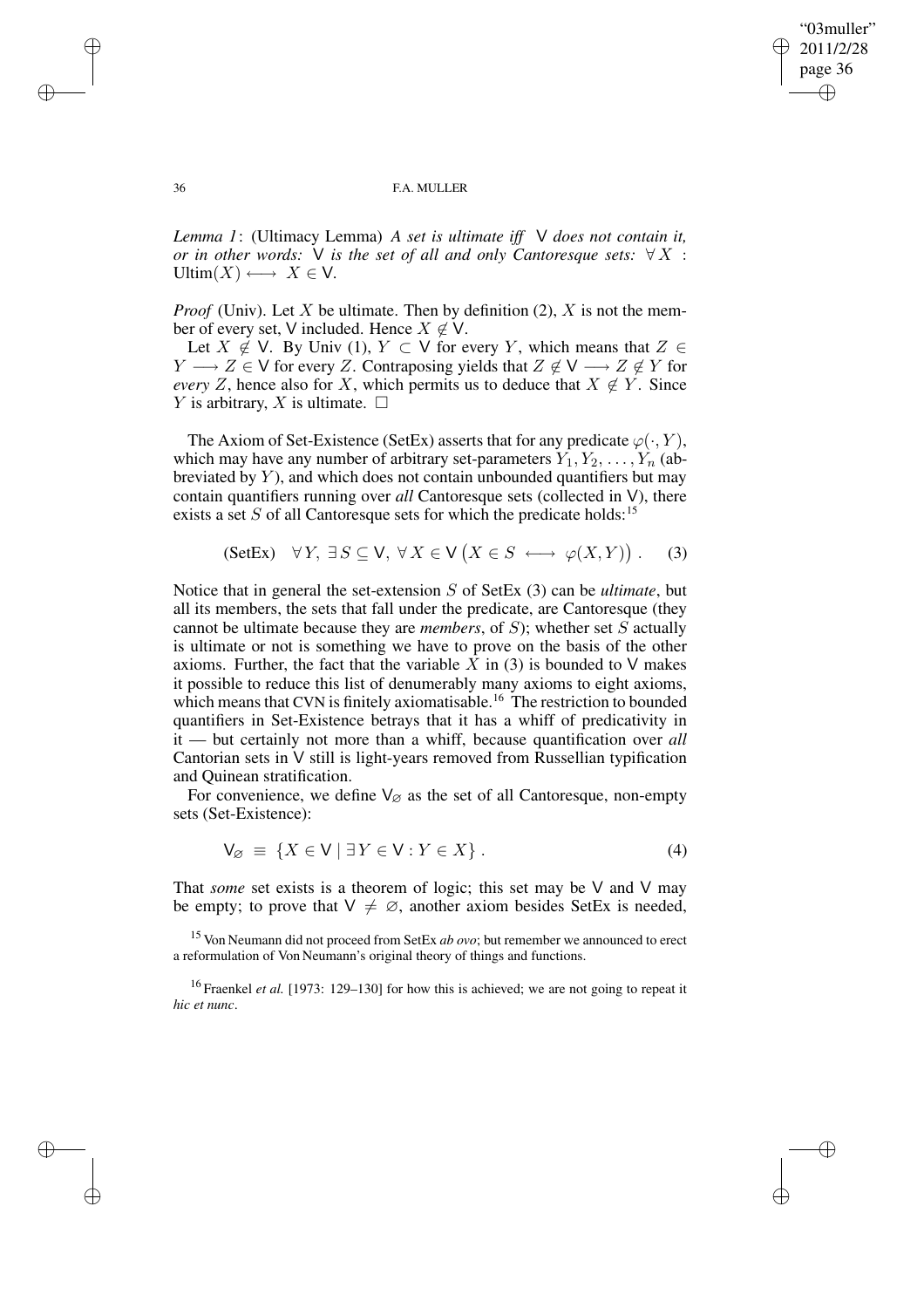✐

✐

✐

such as Infinity (which asserts the existence of  $\omega$ ); the existence of  $\varnothing$  as a Cantoresque set follows from Infinity, because  $\emptyset \in \omega$ . Next come the familiar axioms of Extensionality, Pairing, Union, Power, Infinity, Separation and Regularity (there is implicit universal quantification over all variables that occur free).

|                                      | (Ext) $(X \subseteq Y \land Y \subseteq X) \longrightarrow X = Y$ .                                                       |     |
|--------------------------------------|---------------------------------------------------------------------------------------------------------------------------|-----|
|                                      | (Pair) $X, Y \in V \longrightarrow \{X, Y\} \in V$ .                                                                      |     |
|                                      | (Union) $X \in V \longrightarrow \bigcup X \in V$ .                                                                       |     |
|                                      | (Power) $X \in V \longrightarrow \wp X \in V$ .                                                                           | (5) |
| $(\text{Inf}) \qquad \omega \in V$ . |                                                                                                                           |     |
|                                      | (Sep) $Z \in V$ , $Y \in V$ , $\exists A \in V$ ,<br>$\forall X \left( X \in A \iff X \in Z \land \varphi(X, Y) \right).$ |     |
|                                      | $(Reg)$ $\forall X \in V, \exists Y \in V (Y \in X \wedge Y \cap X = \emptyset).$                                         |     |

SetEx (3) provides us already with pair-sets, union-sets and power-sets, and even with  $\omega$ , but nothing can be said as to whether these sets are ultimate or not; the Axioms of Pairing, Union, Power and Infinity decide this by asserting that these sets are *not* ultimate.

We employ the usual definitions of a *function* F from its *domain* D to co-domain C, denoted by  $F : D \to C$ :

$$
F: D \to C \text{ iff } \forall X \in D, \exists Y \in C: \langle X, Y \rangle \in F. \tag{6}
$$

So  $F \subseteq D \times C$ . The *range* of F is the set of everything reached by F from D:

$$
R_F \equiv \{ Y \in C \mid \exists X \in D : \langle X, Y \rangle \in F \} . \tag{7}
$$

Then  $R_F \subseteq C$ . The Axiom of Replacement then reads that for every function  $F$  from domain  $D$  to co-domain  $C$  it holds that if its domain is Cantoresque, then so is its range:

(F) 
$$
(F: D \to C) \longrightarrow (D \in V \longrightarrow R_F \in V)
$$
. (8)

The Axiom of Global Choice reads that there is some function  $F \subset V$ (also called a 'choice-function') that sends every non-empty set to a member of it:

(GChoice) 
$$
\exists F \subset V (F : V_{\varnothing} \to V_{\varnothing} \land \forall X \in V_{\varnothing} : F(X) \in X).
$$
 (9)

"03muller" 2011/2/28 page 37

✐

✐

✐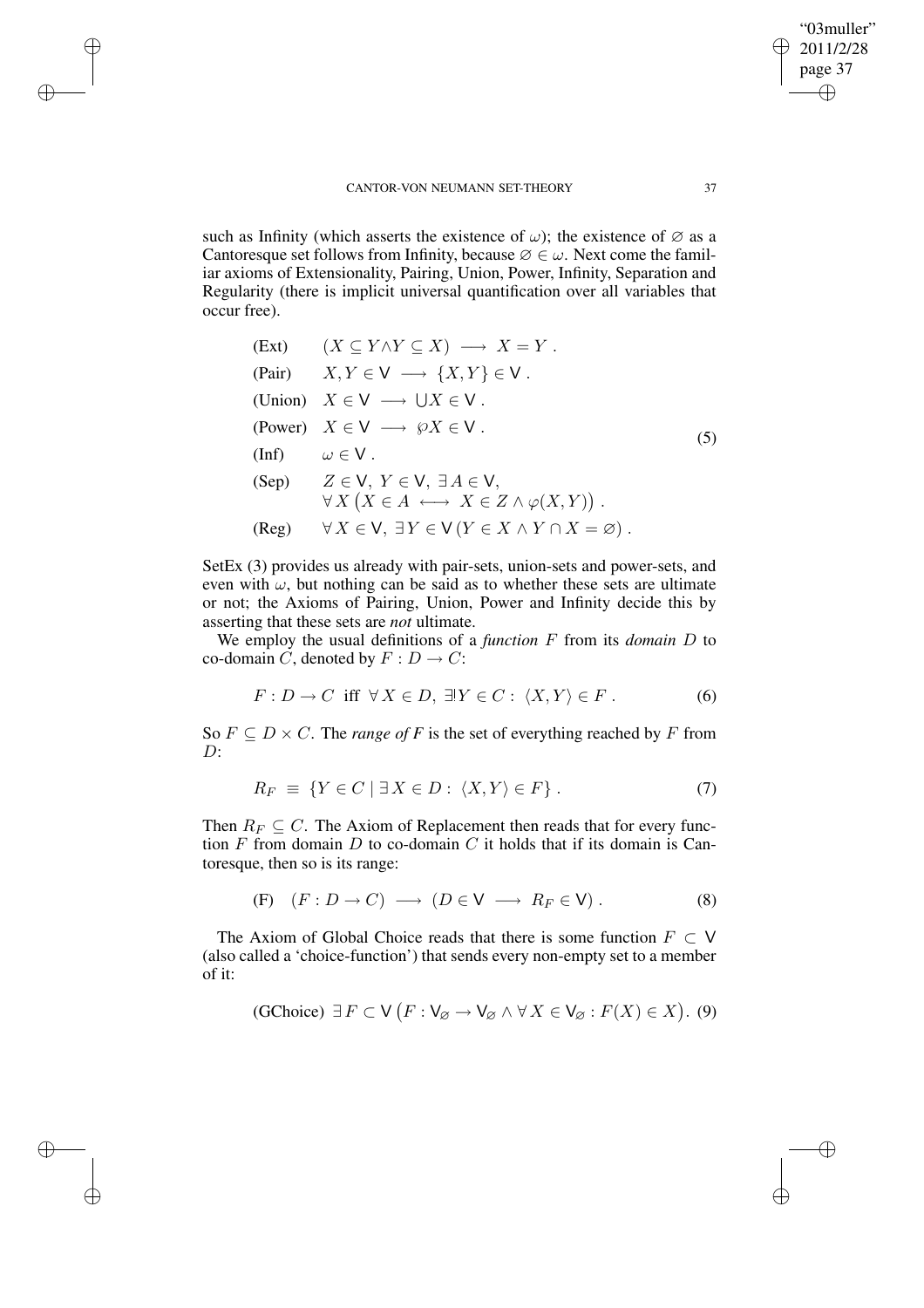✐

#### 38 F.A. MULLER

GChoice (9) implies Choice as we know it from ZFC: restrict  $F$  in (9) to Cantoresque subsets of  $\bigvee_{\emptyset}$  (replace  $\overline{F} \subset \overline{V}$  with  $\overline{F} \in \overline{V}$ ).

We now arrive at the Cantorian heart of CVN. Von Neumann essentially proposed two precise renditions of Cantor's idea of an 'absolute-infinite' set: first, as a set that *cannot be collected further into any other set*, which is of course ultimacy (2); and secondly, as being *absolute-infinite*, defined as being equinumerous to the set V of *all* Cantoresque sets:

$$
AbsInf(X) \text{ iff } X \sim V , \qquad (10)
$$

where ∼ is the 'equinumerosity-relation'. Definition: set X is *equinumerous* to set  $Y$  iff there is 'bijection' between them:

$$
X \sim Y \text{ iff } \exists F \subset \mathsf{V} : X \rightarrow Y , \tag{11}
$$

where a *bijection* F from X to Y, denoted by  $F: X \rightarrow Y$ , is defined as a function whose range  $Y$  is such that every member of  $Y$  comes from exactly one domain-member:

$$
F: X \rightarrow Y
$$
  
iff  $(F: X \rightarrow Y \land \forall B \in Y, \exists A \in X : \langle A, B \rangle \in F)$ . (12)

Thus for Von Neumann, 'too big' means 'most encompassing': the only way for a set to become absolute-infinitely big isto be as big as what encompasses everything. Since Von Neumann intended ultimacy as a new way of looking at absolute-infinity, whence the following axiom

*Axiom 2*: (Limitation) *All and only the ultimate sets are absolute-infinite:*  $\forall X: \text{Ultim}(X) \longleftrightarrow \text{AbsInf}(X).$ 

The Weak Axiom of Limitation asserts one conjunct of Limitation (Axiom 2).

*Axiom 3*: (Weak Limitation: Absolute-Inifinity of the Ultimate) *Every ultimate set is absolute-infinite:*  $\forall X : \text{Ultim}(X) \longrightarrow \text{AbsInf}(X)$ *.* 

For the sake of reference and overview, we define the following theories, as the 1st-order deductive closures of the axioms in the language mentioned:

✐

✐

✐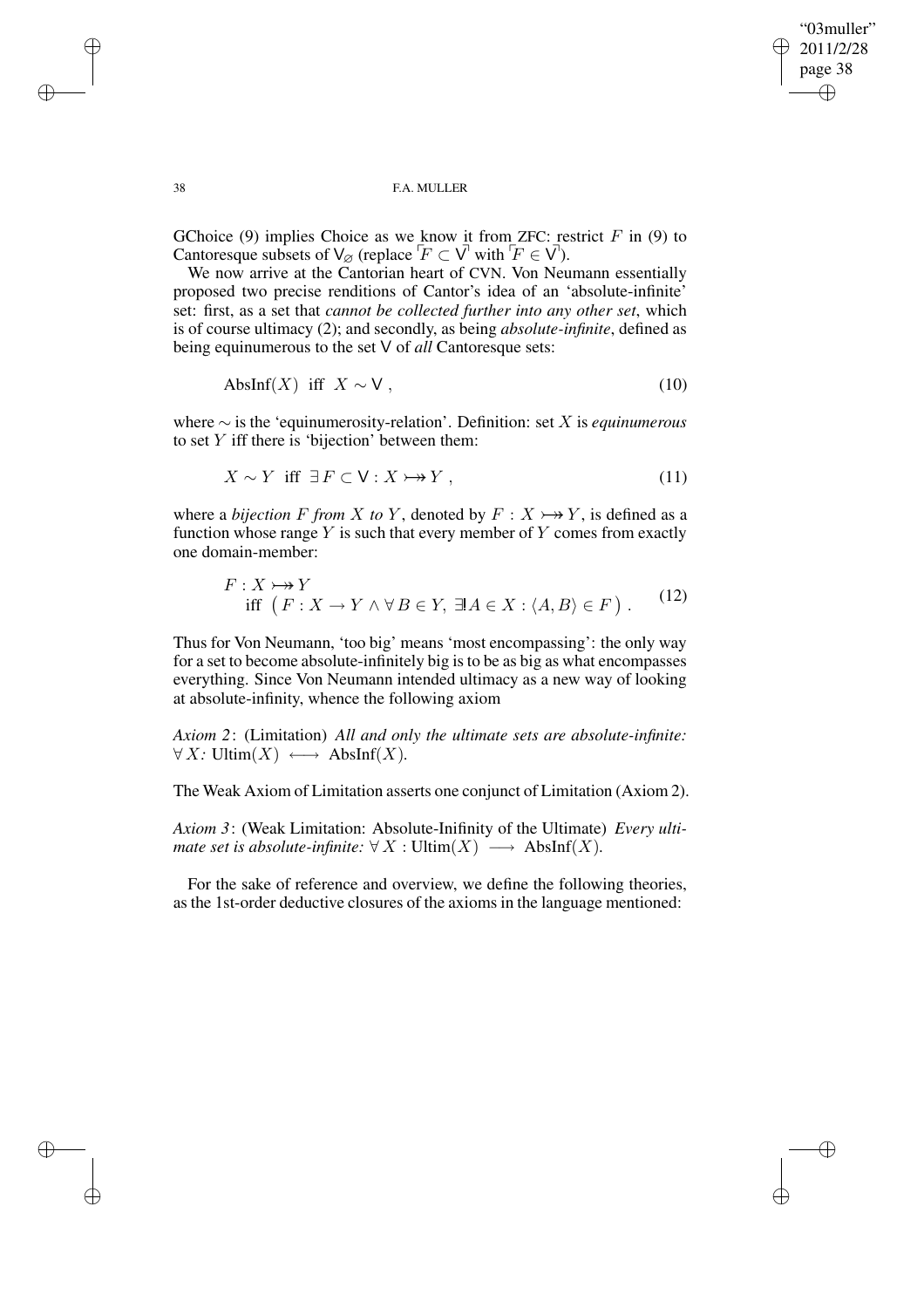✐

✐

✐

✐

|                  | Theory   Language   Axioms       |                                             | Theorems                          |
|------------------|----------------------------------|---------------------------------------------|-----------------------------------|
| <b>ZFC</b>       |                                  | Ext, Inf, Reg, Pow, Un, F, Choice           | Sep, Pair                         |
| CVN <sub>0</sub> | $\mathcal{L}_{\in}^{\mathsf{V}}$ | SetEx, Ext, Inf, Reg, Univ                  |                                   |
| <b>CVN</b>       | $\mathcal{L}_{c}^{V}$            | SetEx, Ext, Inf, Reg, Univ, Pow,<br>WkLim   | GChoice, F, Sep,<br>Un, Pair, Lim |
| $VN^*$           |                                  | SetEx, Ext, Inf, Reg, Pow, Un,<br>Pair, Lim | GChoice, F, Sep<br>(Un, Pair)     |

VN<sup>∗</sup> comes closest to Von Neumann's original theory (VN), when reformulated in  $\mathcal{L}_{\in}$  enriched with 'class-variables' in Bernaysian fashion  $(\mathcal{L}_{\in}^{*})$ ;<sup>17</sup> Un and Pair between brackets in the 'Theorems'-column indicate they need not be taken as axioms, as Von Neumann originally did, because they can be proved on the basis of the other axioms. For reasons indicated in Section 1, we baptise the theory in the third row of the Table above *Cantor-Von Neumann Set-Theory* (CVN).

*Axiom 2* of Limitation provokes the question whether it is not some philosophical ornament, solely put forward by Von Neumann to propitiate the Cantorian spirit. The answer is a resounding denial, for Limitation is, in the presence of  $CVN_0$  plus Power and Pairing, equivalent to the conjunction of Global Choice, Separation, Replacement (this was essentially proved by Von Neumann [1928]) and Union (proved by Lévy [1968])! This is one excellent reason why Von Neumann adopted the theory VN (with Union), because then Global Choice, Separation and Replacement become *theorems*; consequently one then finds ZFC among its deductive offspring so that VN deductively extends ZFC. Thus calling the Axiom of Limitation, perhaps pejoratively, a 'Cantorian ornament' does not even begin to do justice to it. Besides its deductive strength, Von Neumann motivated the Axiom of Limitation on two independent grounds: (i) it captures Cantor's notion of an "unincreasable, actual-infinite set" and "recognises and admits their existence" (all Cantor's words); and (ii) it blocks the deduction of the well-known antinomies (Russell, Burali-Forti) and simultaneously, seemingly *per impossibile*, it almost saves the Peano-Frege principle of full comprehension according to which *every* predicate has an extension (by binding variables mildly to V). If all this is 'ornamental', then we better reconstrue mathematics as the

<sup>17</sup> Fraenkel *et al.* [1973: 128] call VN<sup>∗</sup> *without* Limitation 'Von Neumann-Bernays' (VNB) and VN<sup>∗</sup> with Choice 'VNBC'. Of course they employ a two-sorted language, and moreover add redundant axioms: Union, Pairing, Replacement, Separation

"03muller" 2011/2/28 page 39

✐

✐

✐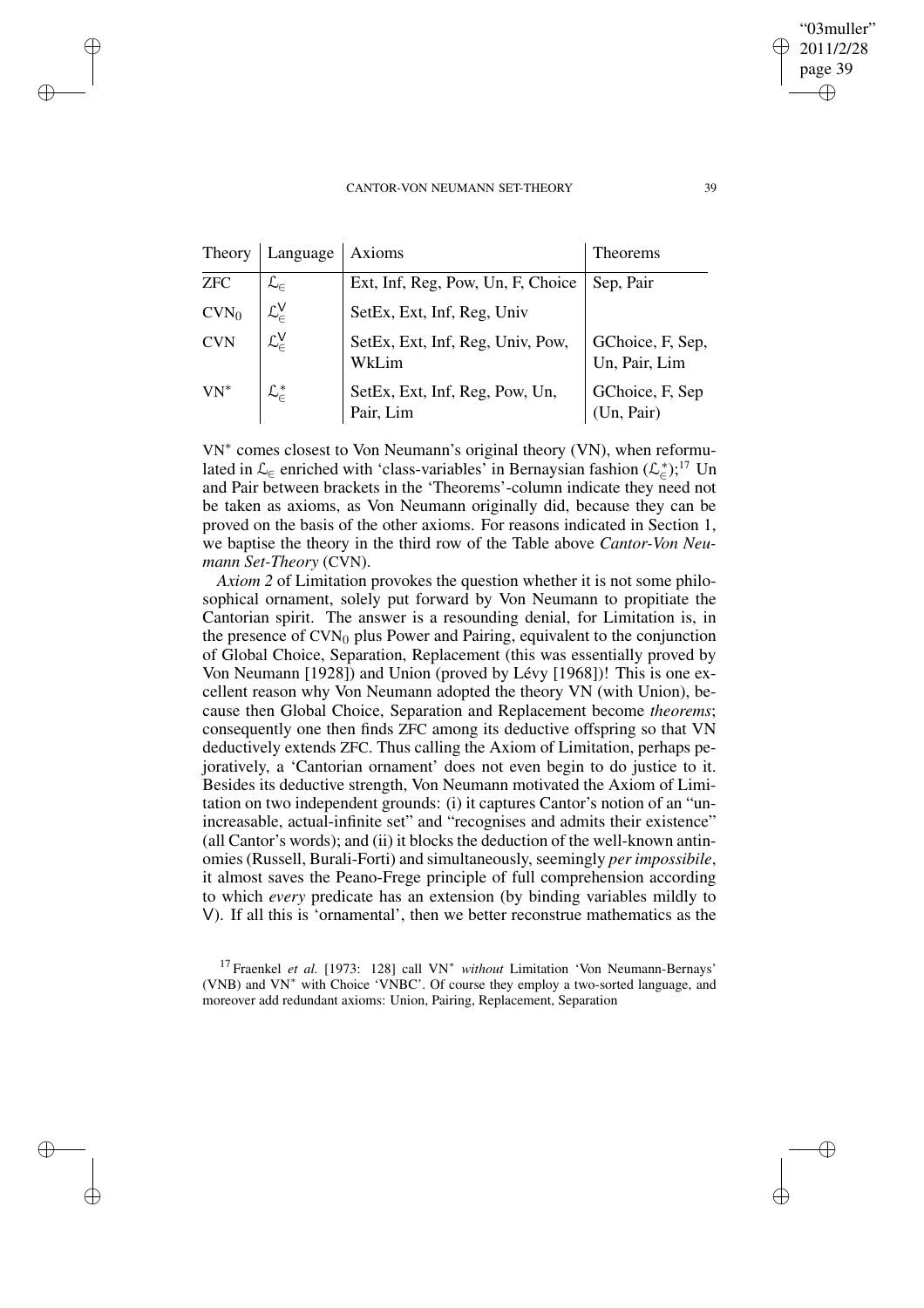"03muller" 2011/2/28 page 40 ✐ ✐

✐

✐

40 F.A. MULLER

rigorous inquiry into ornaments.

From the axioms we turn to the theorems.

## 3. *Weak Limitation and its Consequences*

By means of a series of theorems, we shall work our way to the central result: CVN entails VN, which is to say that Pairing and the converse of Weak Limitation can be proved in CVN:

$$
CVN \vdash \text{WkLim, Union}. \tag{13}
$$

Of course, as soon as we have Limitation, we have Union, Separation, Replacement and (Global) Choice, due to Von Neumann's result mentioned earlier, but it is interesting to know, we believe, that several of these theorems can be proved *without* invoking Limitation. We commence with

*Lemma 4*: *Set* V *contains every set that is included or contained in some Cantoresque set:*

 $\exists Y \in V(X \in Y \lor X \subseteq Y) \longrightarrow X \in V$ .

*Proof.* It is sufficient to prove that both disjuncts separately imply that  $X \in V$ . (i) If  $X \in Y \in V$ , then X is contained in some set and therefore not ultimate  $(2)$ , which is the same as being a member of V according to Lemma 1. (Thus V is a transitive set.)

(ii) If  $X \subset Y \in V$ , then  $X \in \mathcal{P}Y \in V$  (Power) and then the transitivity of V (i) yields  $X \in V$ .  $\Box$ 

*Theorem 5*: (Ultimacy of V) *Set* V *is ultimate.*

*Proof* (CVN<sub>0</sub>, Power; Infinity of CVN<sub>0</sub> will not be employed.) We prove it by *reductio ad absurdum*. Assume that V is Cantoresque (Reductio Assumption; henceforth: RA).

To steer at a contradiction, we remark that RA entails that V is self-membered because V contains by Lemma 1 *all* Cantoresque sets:

(i)  $V \in V$ .

Pow guarantees that the singleton-set  $\{X\}$  of every Cantoresque set  $X \in$ V (whose existence follows from SetEx) is Cantoresque, because  $\{X\} \in$  $\wp \wp X \subseteq V$ . Then by (RA)  $\{V\} \in V$ , because of Lemma 1. We obviously

✐

✐

✐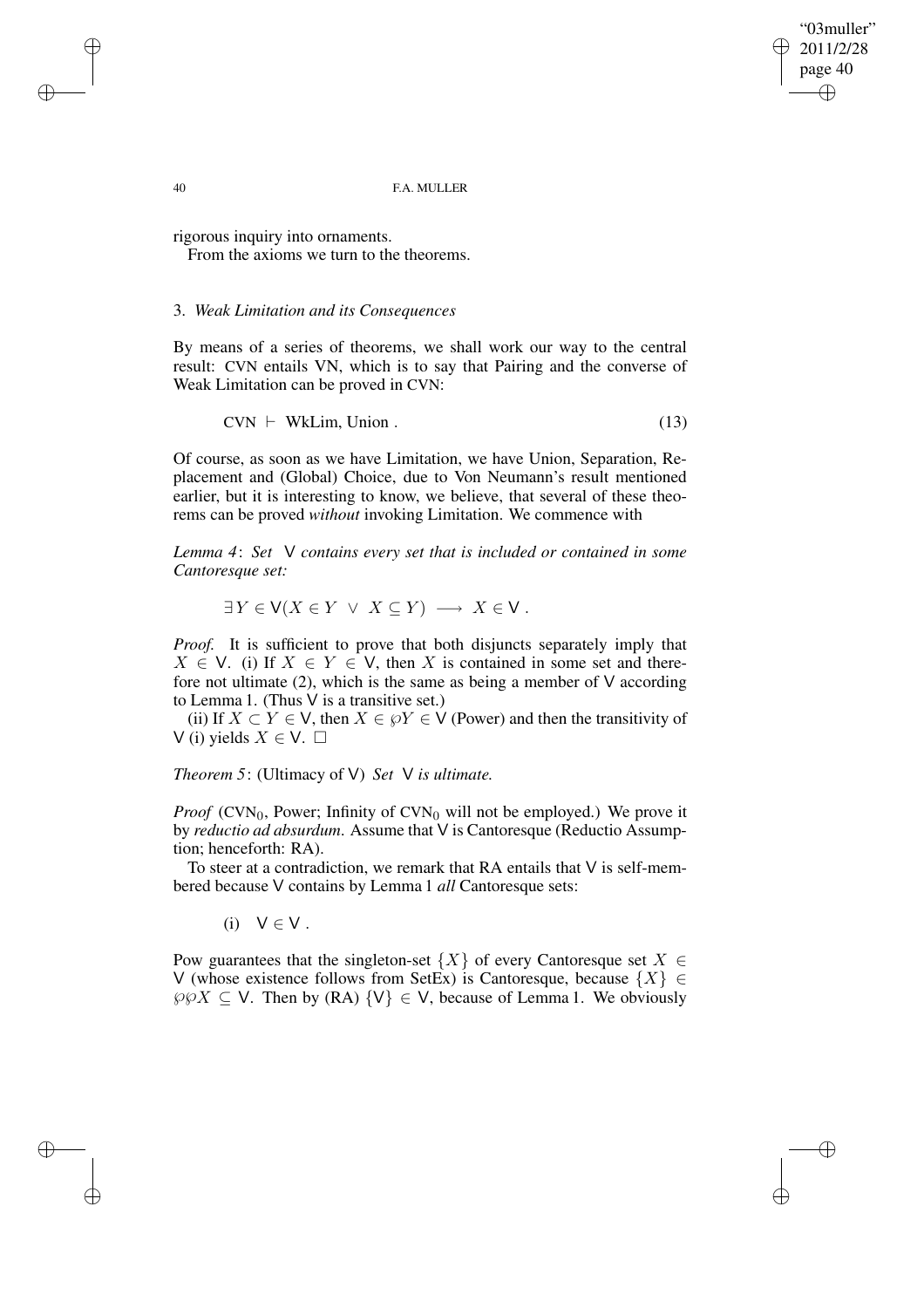also have by definition of the singleton-set of V:

(ii) 
$$
V \in \{V\}
$$
.

✐

✐

✐

✐

Regularity, when applied to Cantoresque set  $\{V\}$ , now says there is some  $Y \in \{V\}$  such that  $\{V\}$  and Y have no members in common. This Y must be V, because V is the only member of  $\{V\}$ . So V and  $\{V\}$  have no members in common. But according to (i) and (ii), they do have a member in common: V. Contradiction.  $\square$ 

In ZFC, Pairing (5) is proved on the basis of Power and Replacement; we prove it here without using any of these axioms. We prove it on the basis of  $CVN<sub>0</sub>$  enriched with WkLim (see Table).

*Theorem 6*: (Paring) *For every pair of Cantoresque sets, their pair-set exists and is Cantoresque.*

*Proof* (CVN<sub>0</sub>, WkLim). Let  $X, Y \in V$ . By Set-Existence and Extensionality, the pair-set  $\{X, Y\} \subset V$  (Univ) exists uniquely. To prove that it is a member of V, assume, for *reductio*, that  $\{X, Y\}$  is not a member of V, i.e. that it is ultimate (RA):  $\{X, Y\} \notin V$ .

Then  $\{X, Y\}$  is equinumerous to V, due to Weak Limitation (*Axiom-3*). Let f be the bijection from V onto  $\{X, Y\}$ , the existence of which is by definition (11) logically equivalent to the equinumerosity of  $\{X, Y\}$  and V. Well, Infinity gives us  $\omega \in V$  (Univ). Then  $\omega \subseteq V$ . Let  $m, n \in \omega$  be distinct  $(n \neq m)$ . If  $f(m)$  or  $f(n)$  is not equal to X or Y, then f is not even a function with range  $\{X, Y\}$  and we already have a contradiction. To avoid this contradiction, we must have that  $f(m) = X$  and  $f(n) = Y$ , or with X and Y interchanged. Obviously, there is a  $p \in \omega$  that is distinct from both n and m. Hence there *must* be a member of  $\{X, Y\}$ , say Z, distinct from X and Y, such that  $f(p) = Z$ . But  $\{X, Y\}$  has no other members besides X and Y. Contradiction. So if  $X, Y \in V$ , then  $\{X, Y\} \in V$ .  $\Box$ 

Now that we have Pairing in  $CVN_0$  plus WkLim, we can make pairs, ordered pairs and sets of ordered pairs, etc. All functions, relations and operations are now available. Notice that neither Replacement nor Power was needed to prove Pairing, whereas in ZFC precisely these, and only these, axioms are used to prove Pairing — these proofs do not carry over to CVN because we do not have Replacement (yet) and our proof of Replacement (as well as Von Neumann's proof) requires the presence of Pairing.<sup>18</sup> Instead of

<sup>18</sup> Von Neumann had Pairing as an axiom [1928; 1961: 344]. To prove Pairing from Replacement and Power, consider ∅, which exists according to Separation (a consequence

"03muller" 2011/2/28 page 41

✐

✐

✐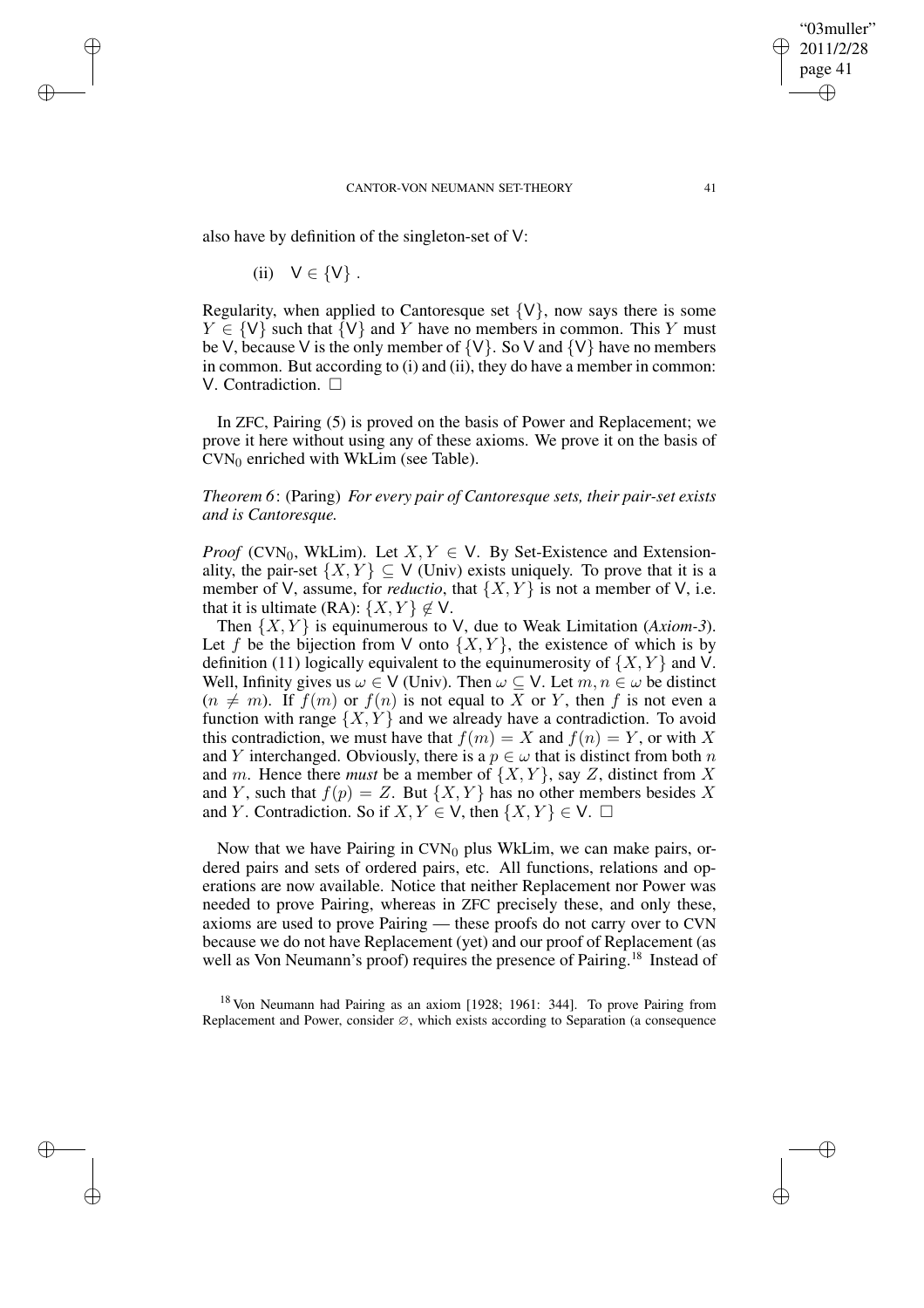✐

#### 42 F.A. MULLER

Inf, Power can be used in the proof above to produce more than 2 members of V via  $\mathcal{P}A$ ,  $\mathcal{P}B$ ,  $\mathcal{P}\mathcal{P}A$ ,  $\mathcal{P}\mathcal{P}B$  etc. so as to get at a contradiction.

The absolute-infinity of V is an immediate consequence of *Theorem 5* as soon as we have Weak Limitation. But it can be proved *without* explicitly appealing to Weak Limitation, on the basis of Universe, Extensionality, Set-Existence and Pairing.

*Theorem 7*: (Absolute-Infinity of V) *Set* V *is absolute-infinite.*

*Proof* (Univ, Ext, SetEx, Pairing). We prove something stronger: *every set is equinumerous to itself*, hence V included. First we define for an arbitrary set  $X \subseteq V$ , the identity  $\Delta_X \subseteq V$  as the 'diagonal set' of ordered pairs  $\langle A, A \rangle$ , for all  $A \in X$ . The unique existence of  $\Delta_X$  is guaranteed by SetEx, Ext and Pairing. According to definition  $(11)$ , X is equinumerous to itself iff there is a bijection between set  $X$  and itself, i.e. there is a set of ordered pairs  $\langle A, B \rangle$ , where  $A, B \in X$ , such that every  $A \in X$  and every  $B \in X$  occur exactly once. Clearly the diagonal set  $\Delta_X$  qualifies as such a set.

The equinumerosity of V with itself yields its absolute-infinite character by definition (10).  $\Box$ 

As a corollary of *Theorems 5* and *7*, we have an instance of the Axiom of Limitation for V (theorem of logic:  $\psi \land \varphi$  entails  $\psi \longleftrightarrow \varphi$ ):

 $CVN_0$ , WkLim  $\vdash$  Ultim(V)  $\longleftrightarrow$  AbsInf(V) . (14)

Now we prove Zermelo's Axiom Schema of Separation.

*Theorem 8*: (Separation Schema) *Every predicate has a Cantoresque setextension of members in a given Cantoresque set:*

$$
CVN_0, \text{ Pow } \vdash Z \in V, \ Y \in V, \ \exists A \in V, \forall X \ (X \in A \longleftrightarrow X \in Z \land \varphi(X, Y)).
$$

*Proof* (CVN<sub>0</sub>, Pow; of CVN<sub>0</sub> neither Regularity nor Infinity will be used). Let Z be an arbitrary Cantoresque set,  $Z \in V$ , and  $\varphi(\cdot, Y)$  some sentence with one free variable and  $n$  set-parameters, abbreviated by  $\dot{Y}$ . Set-Existence gives us the set-extension A of predicate  $\sqrt{\varphi(X, Y)} \wedge X \in \mathbb{Z}$ , which has Z

✐

✐

✐

of Replacement); make  $\wp \varphi \varnothing = {\{\varnothing\}}, \varnothing$ , which is a Cantoresque set (Pow); biject it to the set  $\{A, B\}$ , where A and B are distinct but further arbitrary sets; and finally invoke Replacement to conclude that  $\{A, B\}$  also is Cantoresque.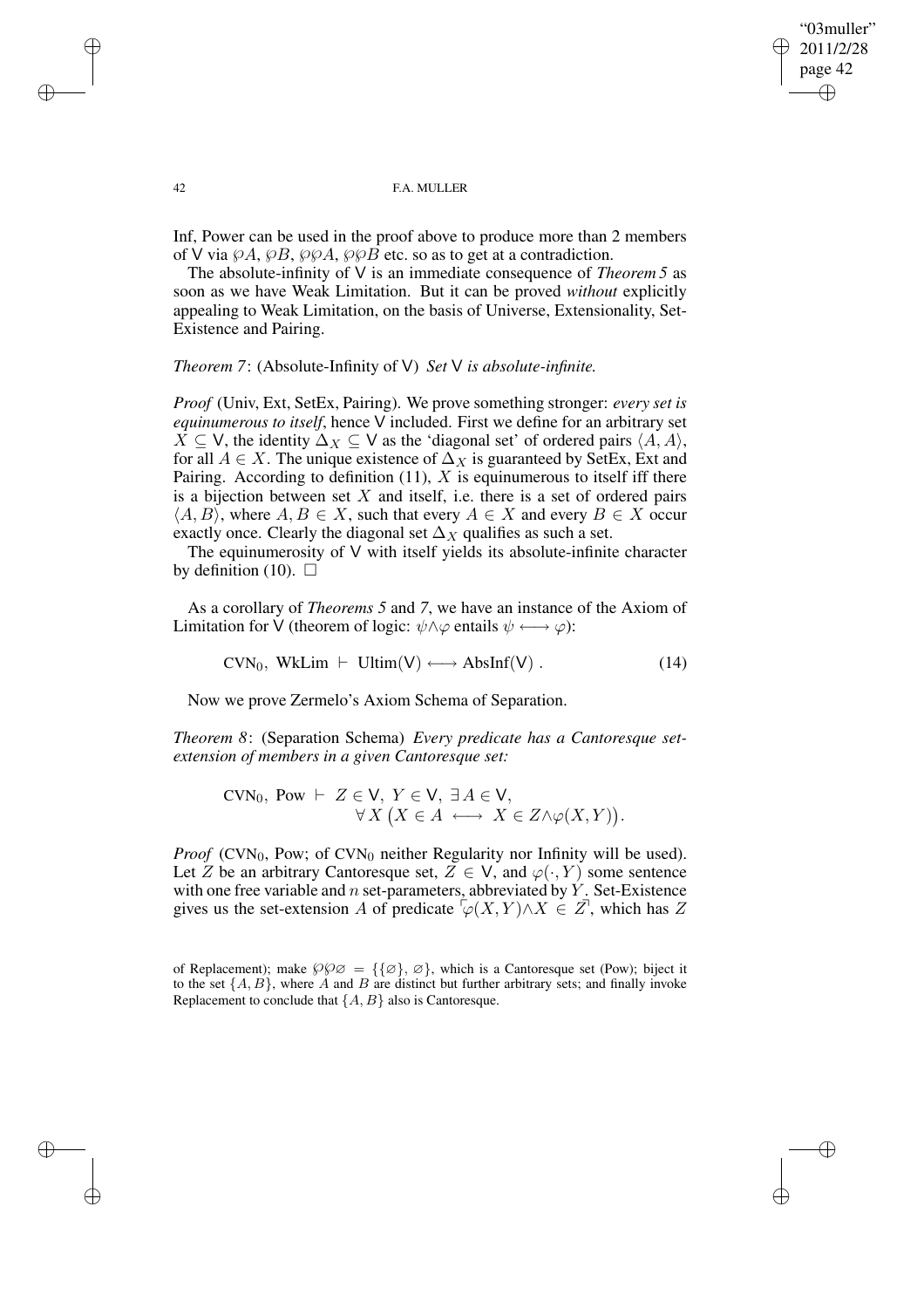✐

✐

✐

as an additional Cantoresque set-parameter. Is A a Cantoresque set? Yes, by application of Lemma 4.  $\square$ 

The Schema of Separation can be replaced with a single sentence (notably this *cannot* be done in ZFC, where V is not available): a subset of a Cantoresque set is Cantoresque; formally,

$$
X \in V \longrightarrow (X \cap V) \in V. \tag{15}
$$

Since it is a theorem of logic that  $(X \cap V) \subseteq X$ , Lemma 4 does the rest.

Definitions: X is *minumerous or equinumerous to* Y, denoted by  $X \preccurlyeq Y$ , iff X can be bijected to a subset of Y ; and X is *minumerous to* Y , or synonymously, Y is *amplinumerous to* X, denoted by  $X \prec Y$ , iff X is minumerous or equinumerous to  $Y$  and  $Y$  is not minumerous or equinumerous to  $X$ :

$$
X \preccurlyeq Y \quad \text{iff} \quad \exists Z \subseteq Y, \, \exists F \subseteq \mathsf{V} : X \rightarrowtail Z.
$$
\n
$$
X \prec Y \quad \text{iff} \quad X \preccurlyeq Y \land \neg(Y \preccurlyeq X). \tag{16}
$$

We report two theorems: Cantor's Power Theorem, according to which every set is minumerous to its power-set, and the Cantor-Dedekind-Bernstein 'Minumerosity Theorem', which asserts the a-symmetry of the relation  $\preccurlyeq$ :

$$
CVN_0, \text{Pow} \vdash X \prec \wp X
$$
  
\n
$$
CVN_0, \text{Pow} \vdash (X \preccurlyeq Y \land Y \preccurlyeq X) \longleftrightarrow X \sim Y.
$$
\n<sup>(17)</sup>

The following theorem directly follows from the definition of minumerosity (16) and Theorem (17):

$$
CVN \vdash X \prec Y \iff (\neg(Y \preccurlyeq X) \land X \not\sim Y) \n\longleftrightarrow (X \preccurlyeq Y \land X \not\sim Y).
$$
\n(18)

Cantor's Power Theorem (17) can be proved on the basis of SetEx (Separation suffices), Ext, Power and Pairing, which together yield that (a)  $X \preccurlyeq \varphi X$ (easy:  $A \mapsto \{A\}$  bijects X onto a subset of  $\wp X$ ); and (b)  $X \not\sim \wp X$  (by means of a *reductio* argument); in the final step of the proof, the Minumerosity Theorem is invoked, via version (18), to deduce from (a) and (b) that  $X \prec \varphi X$ .<sup>19</sup> The Minumerosity Theorem can be proved from Sep, Ext

<sup>19</sup> See the proofs of Cantor's Power Theorem and the Minumerosity Theorem in, for instance, Stoll [1963: 81–82, 86], Lévy [1979: 85, 87].

"03muller" 2011/2/28 page 43

✐

✐

✐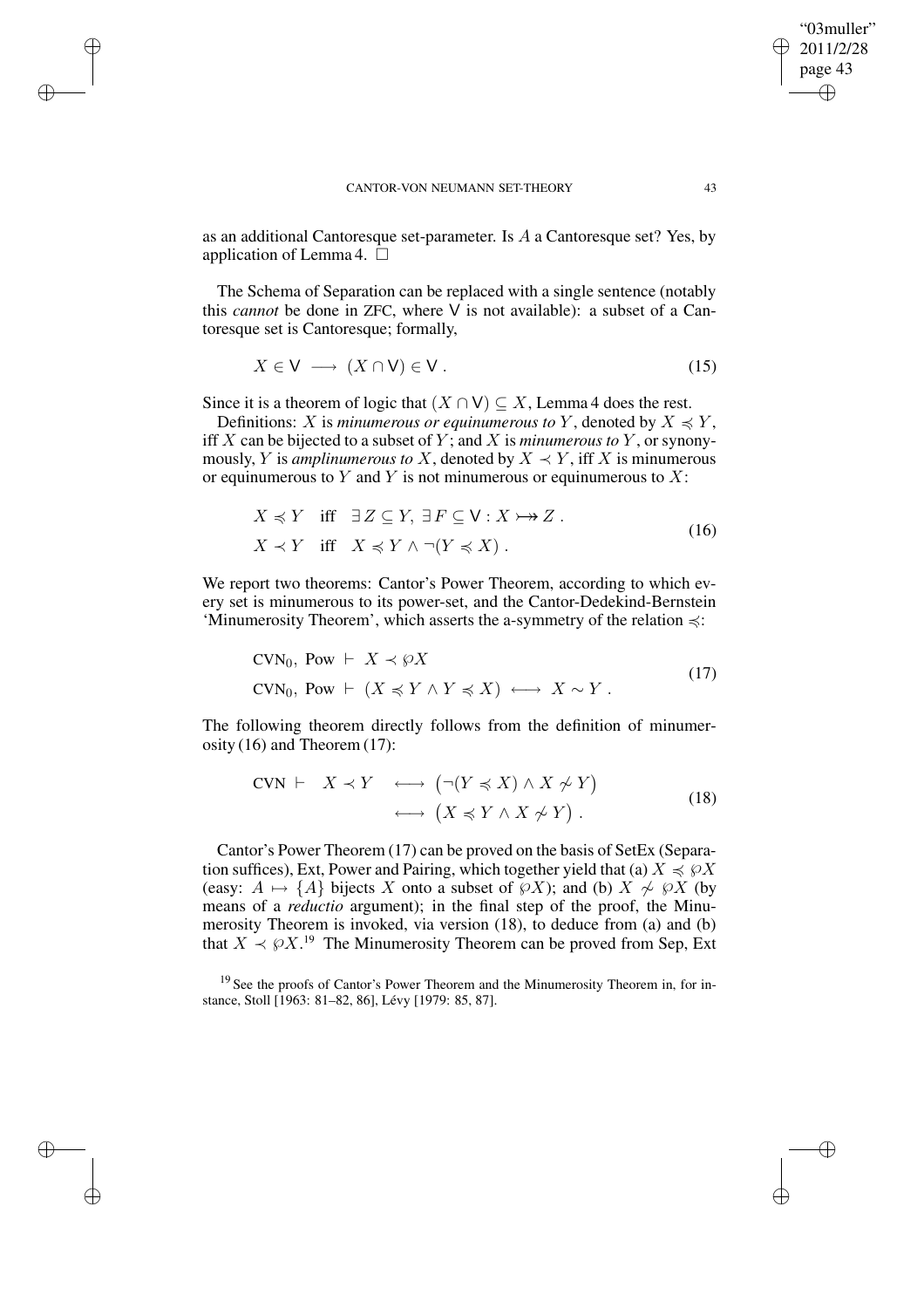✐

#### 44 F.A. MULLER

and Pair, hence also in CVN, which has Sep (*Thm 8*) and Pairing (*Thm 6*) as theorems (in ZFC), and Ext as an axiom.

Now we are in a position to prove the converse of Weak Limitation in CVN.

*Theorem 9*: (Ultimacy of the Absolute-Infinite) *Every absolute-infinite set is ultimate and therefore not Cantoresque.*

*Proof* (CVN). Let X be an absolute-infinite set:  $X \sim V$  (Assumption). We have to prove that X is ultimate. The *reductio* assumption is that X is *not* ultimate:  $X \in Y$  for some Y (RA).

When X is not ultimate, then by *Lemma 1*,  $X \in V$ , and then  $\wp X \in V$ (Pow). Every set  $Y \in V$  can be bijected to a subset of V, namely to itself by means of the identity function; hence  $Y \preccurlyeq V$ . In combination with  $Y \prec \varphi Y$  (17), we then deduce that  $X \prec V$ . By means of (18), we conclude that  $V \nsim X$ , which contradicts the Assumption.  $□$ 

Every axiom of CVN is invoked to prove that absolute-infinite sets are ultimate (*Thm 9*), all via Pairing (*Thm 6*) and the Minumerosity Thm (17). We then arrive at:

*Theorem 10*: (Limitation Theorem) *In* CVN*, the absolute-infinite sets are exactly the ultimate sets.*

From the Limitation Theorem (Thm 10) and Pairing (Thm 6), our main result follows: CVN entails VN (13).

The Axiom of Replacement, which in ZFC is an axiom schema, is reduced in CVN to a single sentence of  $\mathcal{L}_{\in}$ :

*Theorem 11*: (Replacement) *If the domain of a function is Cantoresque, then so is its range* (8)*.*

*Proof* (CVN). We prove it on the basis of CVN; we submit the proof as a simpler one than Von Neumann's proof [928; 1961: 365]; only WkLim will be involved.

Let F be a function whose domain  $D_F$  is Cantoresque:  $D_F \in V$  (Assumption). Define the set of members of  $D_F$  which F sends to a given member  $Y \in R_F$  (SetEx, Ext):

$$
[Y]_F \equiv \{ X \in D_F \mid F(X) = Y \}.
$$
\n(19)

Since  $[Y]_F \subseteq D_F$ , and thus  $[Y]_F \in \wp D_F$  (Pow), we may conclude that  $[Y]_F$  is Cantoresque (for every  $Y \in R_F$ ). We next collect them in a set

✐

✐

✐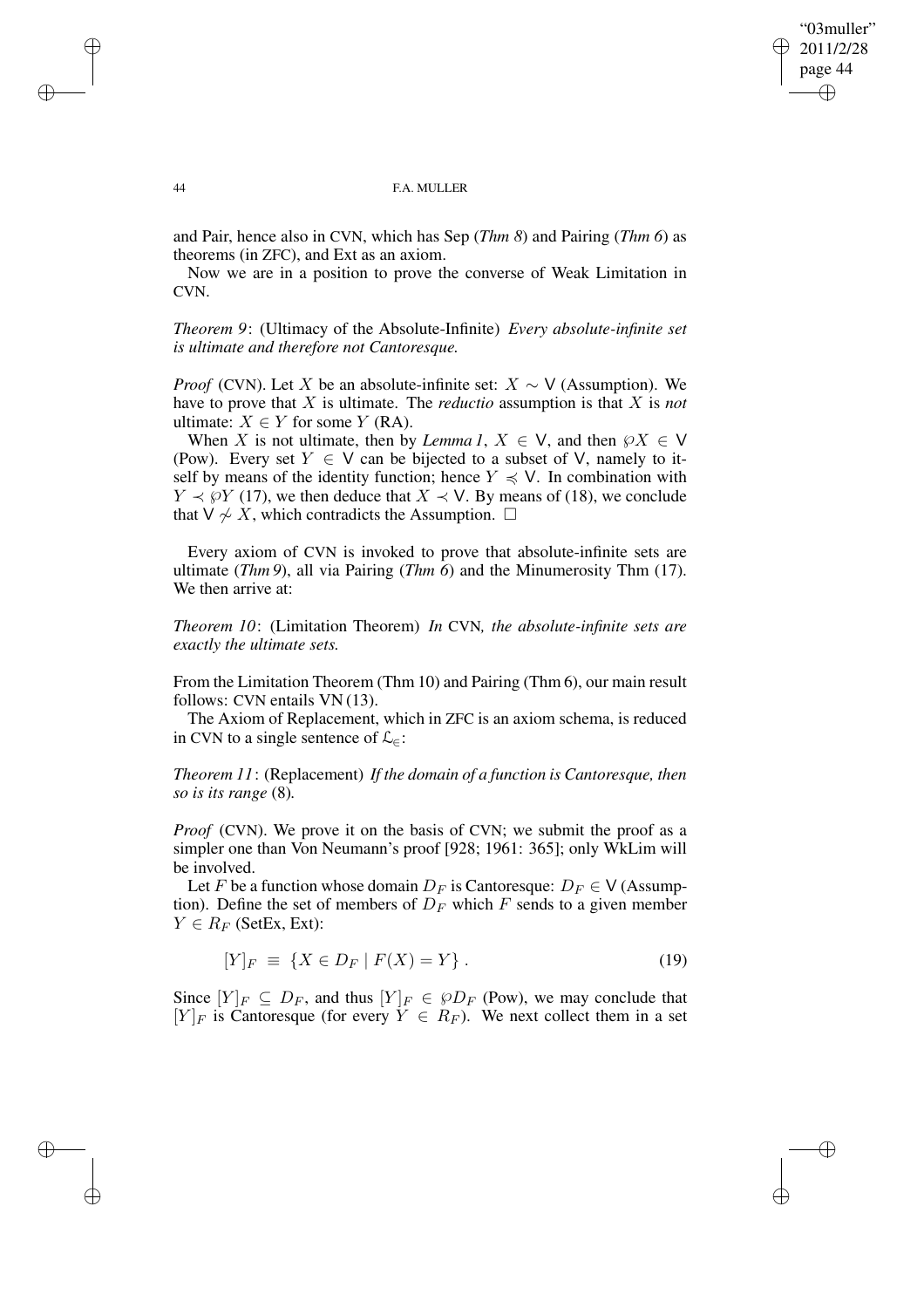(SetEx, Ext):

✐

✐

✐

✐

$$
Z_F \equiv \{ [Y]_F \in \wp D_F \mid Y \in R_F \} .
$$

Then  $Z_F \subseteq \varphi D_F$ , which implies that

(i)  $Z_F \preccurlyeq \wp D_F$ .

The range  $R_F$  is equinumerous to  $Z_F$ , because  $Y \mapsto [Y]_F$  is bijective from  $R_F$  to  $Z_F$ . When we combine  $R_F \sim Z_F$  with (i), we obtain that  $R_F \preccurlyeq \wp D_F$ . From this and  $\wp D_F \preccurlyeq \wp \wp D_F$  (17) and  $\wp \wp D_F \preccurlyeq V$  (because  $\wp \wp D_F \subseteq V$ , we then have that  $R_F \prec V$ . By virtue of (18), we then have

(ii)  $\neg(V \preccurlyeq R_F)$ .

If  $R_F$  were equinumerous to V, then we would trivially have that  $V \preccurlyeq R_F$ , in contradiction to (ii); hence V is not equinumerous to  $R_F$ . But then, by WkLim (3),  $R_F$  is not ultimate either. Hence if  $D_F \in V$ , then  $R_F \in V$ .  $\Box$ 

We finally consider our last theorem.

*Theorem 12*: *Cantor-Von Neumann set-theory has Union and Global Choice as theorems.*

*Proof Sketch* (CVN). Lévy [1968] surprisingly proved Union, which had been considered as an unprovable axiom for more than forty years. The proof crucially employs Replacement and further WkLim; it carries over to CVN. We sketch it.

Set  $\Omega$  is the largest *ordinal* number, which means that  $\Omega$  is a set wellordered by ∈. Since Ω is ultimate (Burali-Forti), it is absolute-infinite (Wk-Lim) and therefore equinumerous to V. Then there is a one-one correspondence  $F : \Omega \rightarrow V$ ,  $\alpha \mapsto F(\alpha)$ . Call its inverse  $\beta : V \rightarrow \Omega$ ,  $X \mapsto \beta(X)$ ; let  $\beta(X)$  be the least ordinal such that  $X = F(\beta(X))$ .

First it is proved, using Replacement, that every set of ordinals is bounded by some ordinal (this is essentially a result from ordinal arithmetic: the ordinal-sum of an arbitrary number of ordinal numbers exist); then the set of ordinals is a subset of this bound, because for every  $\alpha, \beta \in \Omega$ : if  $\alpha \leq \beta$  $(\alpha \in \beta \text{ or } \alpha = \beta)$ , then  $\alpha \subseteq \beta$ . SetEx yields the existence of set  $\bigcup X$ for every Cantoresque set X. The challenge is now to establish that  $\bigcup X$  is Cantoresque.

Replacement gives us the Cantoresque set of all Cantoresque sets  $\beta[Y]$  for sets  $\hat{Y} \in \bigcup X$ . The set of all sup  $\beta[Y] \in \Omega$ , i.e. the least upperbound for the set of ordinals  $\beta[Y]$ , for  $Y \in X$ , is bounded by some Cantoresque ordinal,  $\alpha$  say. Then Cantoresque set  $F[\alpha] \supseteq \bigcup X$ . Replacement yields that set  $\bigcup X$ ,

"03muller" 2011/2/28 page 45

✐

✐

✐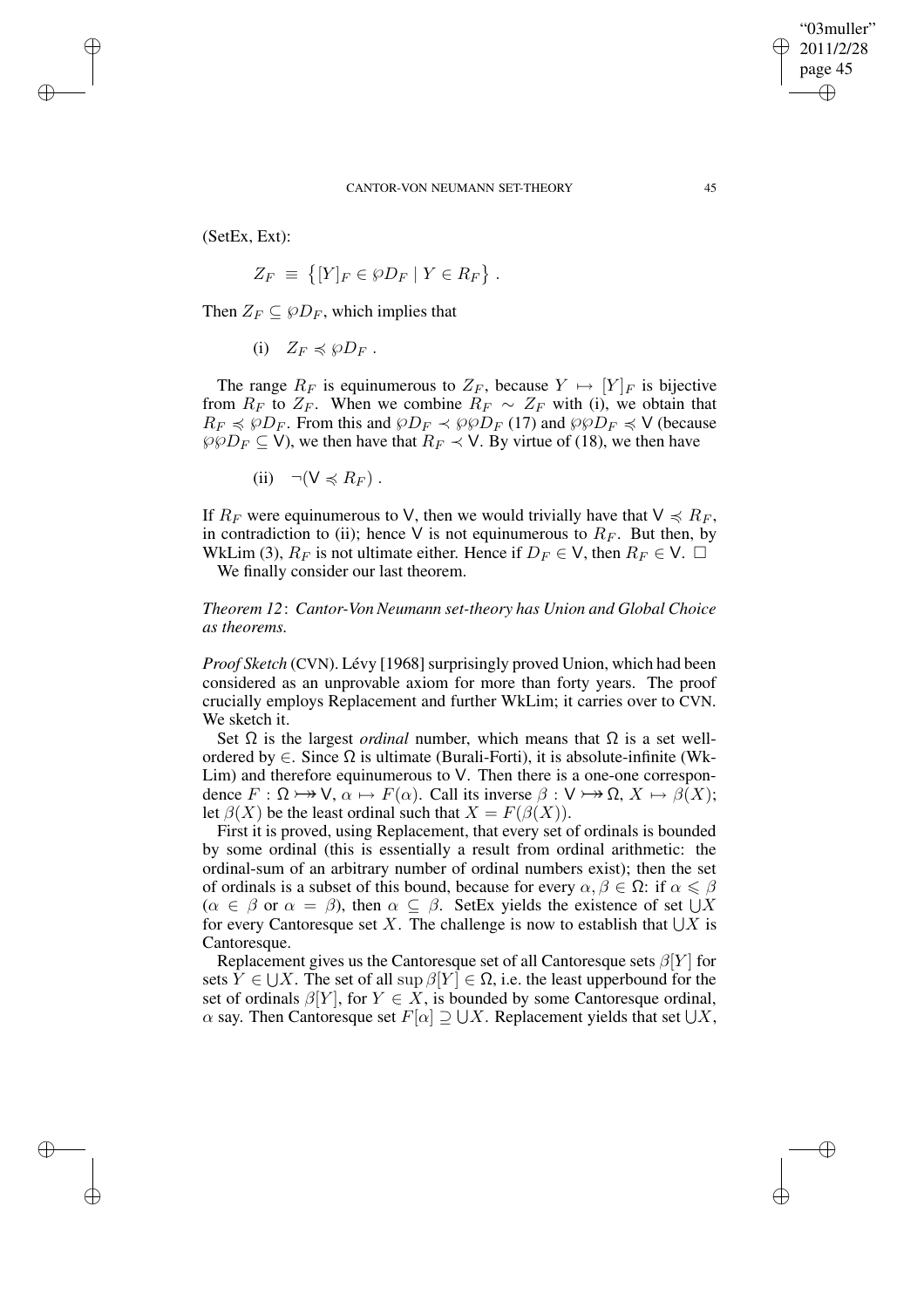✐

#### 46 F.A. MULLER

then, is also Cantoresque. So  $\bigcup X \in V$  whenever  $X \in V$ . So much for Union; next Global Choice.

The bijection  $F : \Omega \rightarrow V$ , considered above, can be exploited to show that V can be well-ordered.<sup>20</sup> Loosely speaking, since every ordinal  $\alpha \in \Omega$ is by definition well-ordered by  $\in$ , so that we have a woset  $\langle \alpha, \in_{\alpha} \rangle$ , we can replace every member  $\langle \beta, \gamma \rangle$  of the membership-relation  $\epsilon_\alpha$  on  $\alpha$ , that is, of

$$
\epsilon_{\alpha} \equiv \{ \langle \beta, \gamma \rangle \in \alpha \times \alpha \mid \beta \in \gamma \}, \tag{20}
$$

with the pair  $\langle F(\beta), F(\gamma) \rangle$ ; this replacement yields the set:

$$
\widetilde{\in}_{\alpha} \equiv \{ \langle F(\beta), F(\gamma) \rangle \in \mathsf{V} \times \mathsf{V} \mid \langle \beta, \gamma \rangle \in \in_{\alpha} \} . \tag{21}
$$

The set  $\tilde{\epsilon}_{\alpha}$  is Cantoresque (due to Replacement) and is a well-ordering on the set  $F(\alpha)$ :  $\langle F(\alpha), \tilde{\epsilon}_{\alpha} \rangle$  is a woset. The images of the unique  $\tilde{\epsilon}_{\alpha}$ -bottoms of every woset  $F(\alpha)$  can be collected in a set equinumerous to V (because F is bijective), which results in a choice-set of V.  $\Box$ 

The main conclusions of this paper are, besides that Pairing is redundant axiom in Cantor-Von Neumann Set-Theory (CVN), that, first, 'half' of Von Neumann's Axiom of Limitation, which is the Cantorian heart of CVN, is redundant; and secondly, that the proofs of the important theorems in CVN (Pairing, Separation, Replacement, Global Choice, Union) reveal that this 'half' of Limitation (which we call Weak Limitation) is the part of Limitation that performs all the deductive labour. The strength of Weak Limitation is as Herculean as Von Neumann's intellectual powers were.

## ACKNOWLEDGEMENT

I would like to thank an anonymous Referee for comments.

Fac. of Philosophy H5-10 Erasmus University Rotterdam 3062 PA The Netherlands and Institute for the History and Philosophy of Science Utrecht University E-mail: f.a.muller@uu.nl

<sup>20</sup> Neumann [1928: 720–721].

✐

✐

✐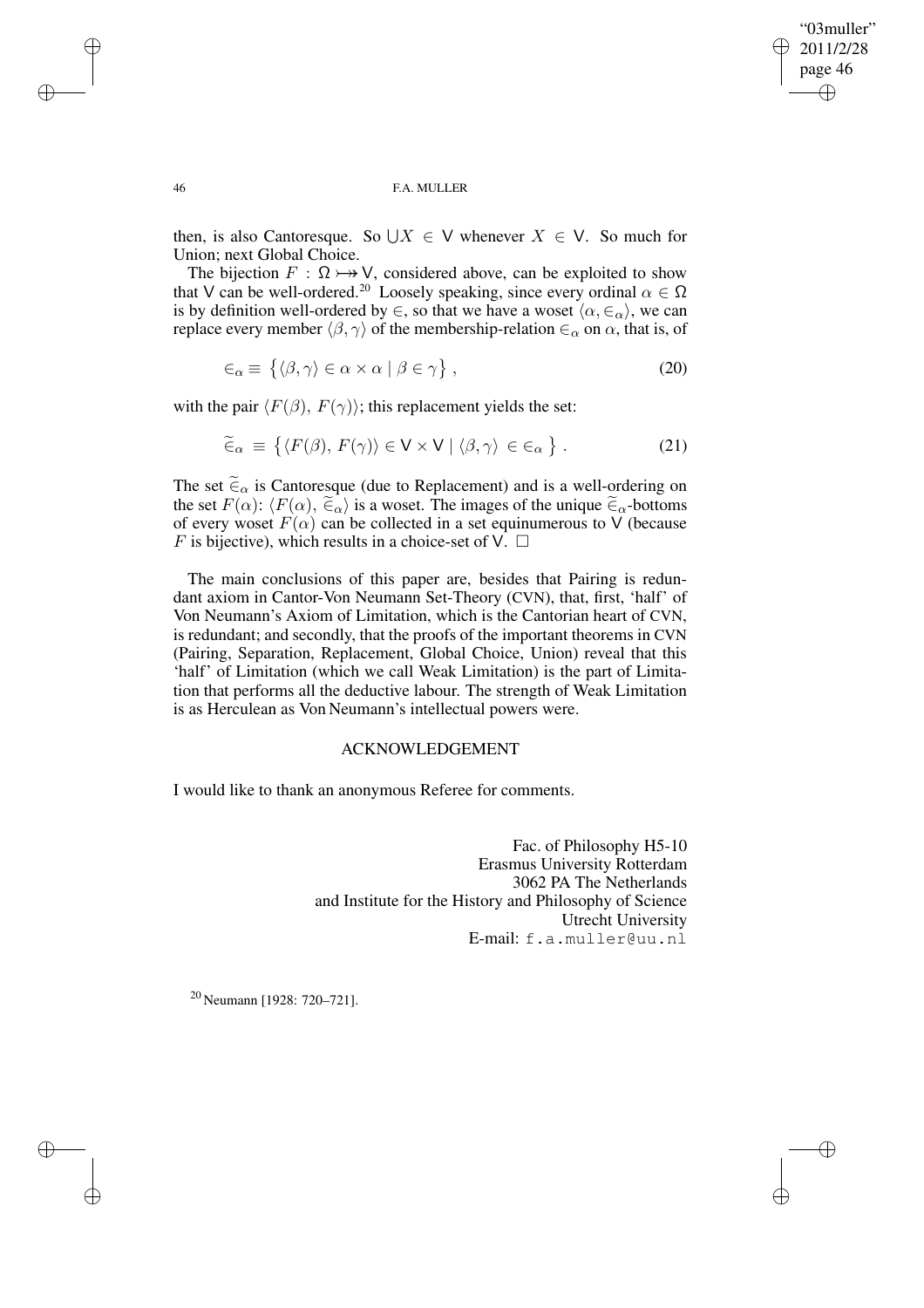✐

✐

✐

✐

## **REFERENCES**

- [Bernays 1937–1954] P., 'A System of Axiomatic Set Theory', published in *The Journal of Symbolic Logic* over the years 1937–1954; collected in Müller [1976], 1–119.
- [Bernays 1958] P., *Axiomatic Set Theory*, Amsterdam: North-Holland Publishing Company, 1958.
- [Cantor 1932] G., *Gesammelte Abhandlungen mathematischen und philosophischen Inhalts*, E. Zermelo (ed.), Berlin: Springer-Verlag, 1932.
- [Enderton 1977] H.B., *Elements of Set Theory*, New York-London: Academic Press, 1977.
- [Fraenkel 1973] A.A., Y. Bar-Hillel, A. Lévy and D. van Dalen, *Foundations of Set Theory* (2nd Ed.), Amsterdam: North-Holland, 1973.
- [Grattan-Guinness 1971] I., 'The Correspondence between Georg Cantor and Philip Jourdain', *Jahresbericht der deutschen Mathematiker Vereinigung* 73 (1971) 111–130.
- [Hallett 1984] M., *Cantorian Set Theory and Limitation of Size*, Oxford: Clarendon Press, 1984.
- [Jech 1978] T., *Set Theory*, New York: Academic Press, 1978.
- [Kunen 1980] K., *Set Theory. An Introduction to Independence Proofs*, Amsterdam: North-Holland, 1980.
- [Lévy 1968] A., "On Von Neumann's axiom system for Set Theory", *American Mathematical Monthly* 75 (1968) 763–763.
- [Lévy 1979] A., *Basic Set Theory*, Berlin: Springer-Verlag, 1979.
- [Muller 1998] F.A., *Structures for Everyone* (dissertation for doctorate, Utrecht University); Amsterdam: Gerits & Son, 1998.
- [Muller 2010] F.A., *Cantor's Paradise and Von Neumann's Theory*, LATEXscript of a monograph, work in progress; based on Muller [1998].
- [Müller 1976] G.H., *Sets and Classes. On the work of Paul Bernays*, Amsterdam: North-Holland Publishing Company, 1976.
- [Neumann 1925] J. von, 'Eine Axiomatisierung der Mengenlehre', *Journal für die Mathematik* 154 (1925) 219–240; also in Neumann [1961].
- [Neumann 1928] J. von, 'Die Axiomatisierung der Mengenlehre', *Mathematische Zeitschrift* 27 (1928) 669–752; also in Neumann [1961].
- [Neumann 1929] J. von, 'Über eine Widerspruchfreiheitsfrage der Axiomatischen Mengenlehre', *Journal für die Mathematik* 160 (1929) 227– 241; also in Neumann [1961].
- [Neumann 1961] J. von, *Collected Works I*, A.H. Taub (ed.), Oxford: Pergamon Press, 1961.
- [Stoll 1963] R.R., *Set Theory and Logic*, USA: W.H. Freeman, 1963.

"03muller" 2011/2/28 page 47

✐

✐

✐